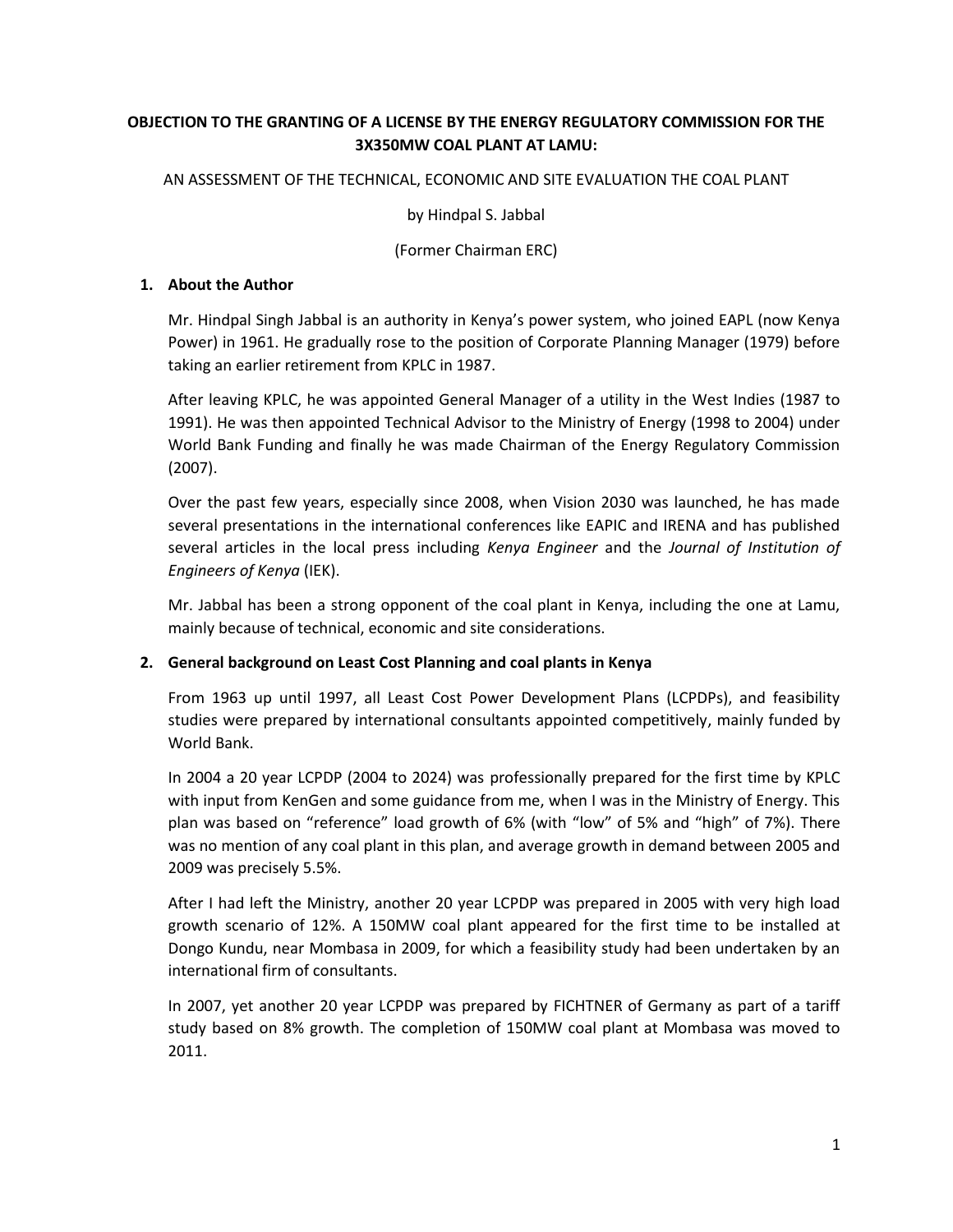Electricity tariff was finally approved in 2009 after I had been appointed Chairman of ERC in 2008, based on mid-term LCPD (2008 to 2013) at 7% growth. By that time the coal plant at Mombasa had been removed from the plan.

After the launch of Vision 2030 in 2008, another 20 year LCPD (2009 to 2029) was prepared, with a "reference" growth rate of 11.5%. Based on this plan, 2X150MW coal plant again featured to be installed at Kilifi in 2017 for which a feasibility report had been initiated.

And finally, after the launch of 5,000MW Prospectus launched in September 2013, another 20 year LCPD (2012 to 2032) was hurriedly updated at 15% growth rate. Based on this plan, tenders for 3X320MW coal plant were invited in early 2014 to be installed at Lamu, without any feasibility report for the project. The contract was finally awarded to Amu Power Company in September 2014 which forms the basis of this report.

### **3. Peak demand (MW) projections based on various load growth scenarios**

Since 2008 I have been consistently projecting base load growth of 7% (without flagship projects) and 8.5% (with flagship projects).

Recently Lahmeyer of Germany was commissioned by African Development Bank to prepare a medium-term generation and transmission plan (2014 to 2019) to assess the viability of Lamu coal plant. They came up with load growth projections of 10% between 2004 and 2019, and 8% beyond 2019, to give an overall growth rate of about 9% (between 2014 and 2030). This is very similar to what I have been projecting since 2011 for all my studies on the power sector.

Figure 1 below gives the peak demand (MW) projections between 2008 and 2030, based on different load growth scenarios ranging between 6% (the historical growth) to 15% (as projected by MoE for the 5,000MW prospectus). Both I and Lahmeyer have projected an average load growth of 8.5% and 9% respectively, which are still quite generous by any international standards, as benchmarked by them in their Medium-Term Report.

As observed from the graph below, peak demand as projected by both Lahmeyer and I will be around 5,000MW in 2030, and not between 10,000MW-15,000MW as projected by MOE. Lamu Coal Plant of 960MW capacity was tendered in 2014 on very high grow scenarios which cannot be realized. And therefore this Coal Plant is a misfit in the more realistic demand scenario of 9% growth.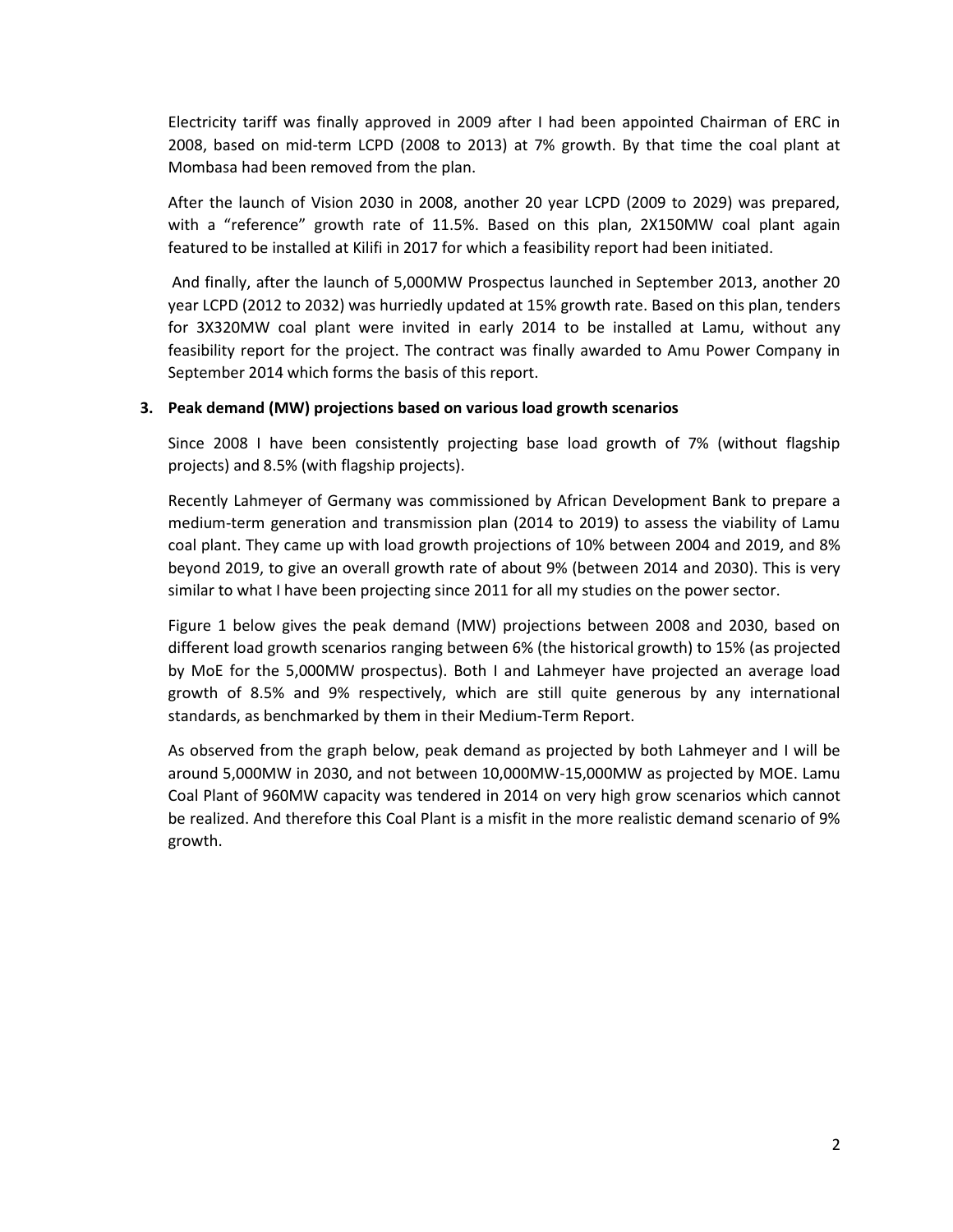

### **4. Size of each Machine for the Lamu coal plant**

For security of supply and best industry practices, the size of any single machine operating on base load at high capacity load factors (above 0.7), must not be more than 10% of base load and 5% of peak demand.

In accordance with load projections as given above, the size of a single machine of coal plant must not be higher than 150MW if installed in 2020, or 200MW if installed in 2025, or 300MW if installed in 2030.

Hence the size of Lamu coal plant, if ever installed in 2020, must not be more than 2X150MW, and **NOT** 1X320MW as is being proposed in certain quarters.

### **5. Site location of coal plant at Lamu**

Apart from environmental and land issues, the coal plant has three other major drawbacks if installed at Lamu. First, harbour/jetty and coal storage facilities must be built at Lamu at a total estimated cost of US\$360 million. Second, a 400kV transmission line between Lamu and Nairobi must be built to evacuate 1,000MW of power upcountry, at an estimated cost of US\$270 million. And third, if coal is exploited in Kitui in commercial quantities to be used for the Lamu Coal plant in future, then a 300km railway line must be built between Kitui and Lamu at an estimated cost of some US\$1.5 billion.

### **6. Electricity Tariff Structure of the Lamu coal plant as proposed in the offer.**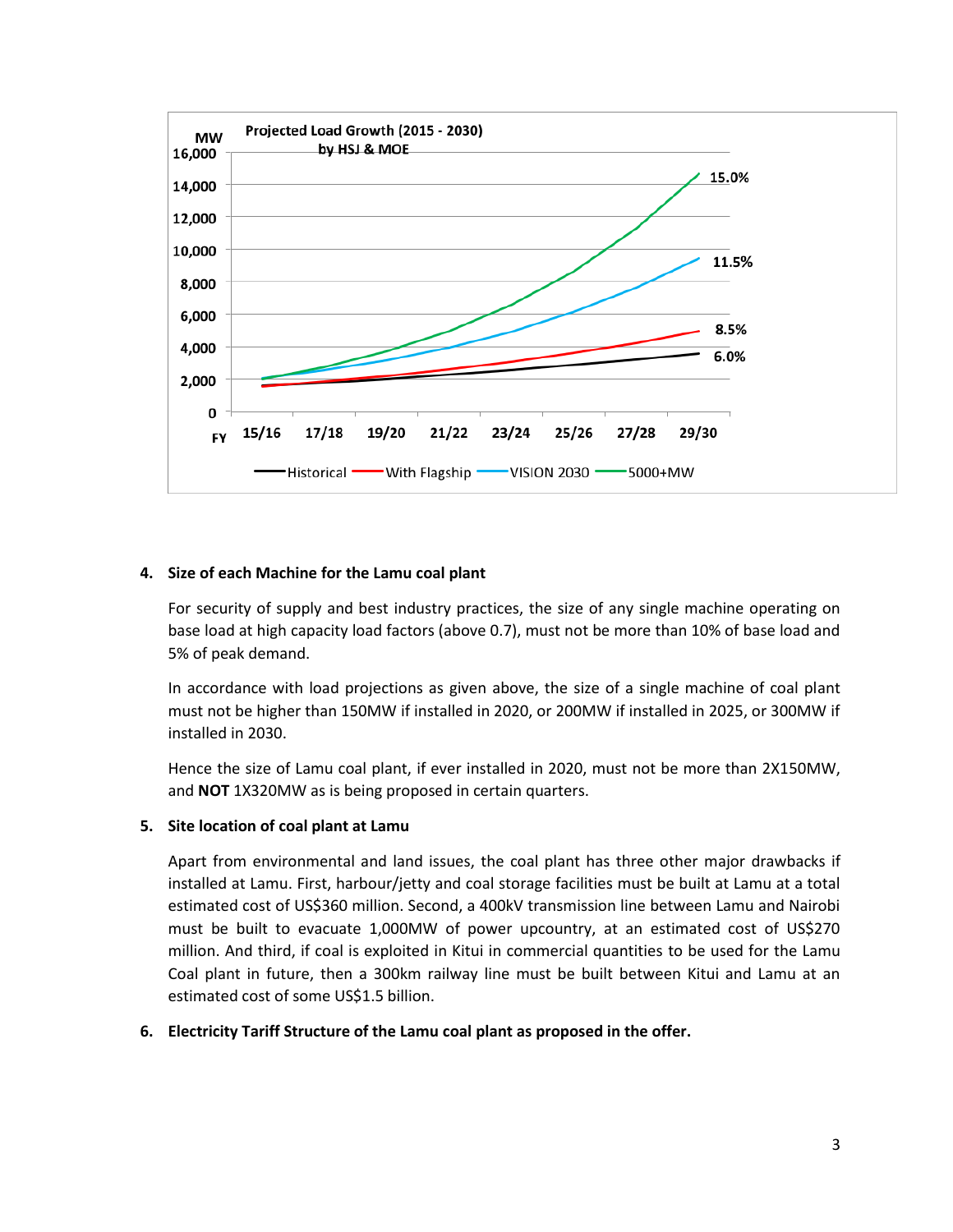The following details were provided by Amu Power Company in the PPA (Power Purchase Agreement) attached with the application to ERC for grant of license to generate electricity at Lamu.

| Size of coal plant              |     | 3X350MW  |
|---------------------------------|-----|----------|
| <b>Total installed capacity</b> |     | 1,050MW  |
| Contractual generation output   | $=$ | 981MW    |
| Contractual capacity factor     | $=$ | 0.85     |
| Energy available at 0.85 CF     | $=$ | 7,308GWh |
| Period of contract              |     | 25 years |

Electricity tariff will be in two parts;

**Annual fixed capacity charges** will be based on US\$/kW/yr for the contractual supply of 981MW, irrespective of the capacity factor of dispatch. **OR**

on **"Take or pay"** basis in UScts/kWh for the total contractual energy available at 0.85 capacity factor, i.e. 7,308GWh per annum, irrespective whether this energy is dispatched or not.

Both alternatives amount to the same figure, except the second one is merely to confuse the issue.

**Variable energy charges** (pass through) will be based on consumption factor of 0.427kg/kWh, calorific value of coal at 21,000kJ/kg, and assumed landed price of coal on site at US\$ 50 per ton.

Any variation on these figures are passed on to Kenya Power at the time of delivery, including price of fuel which is currently about US\$99 per ton landed in Mombasa as advised by a cement manufacturer.

**Site location:** the power station is located near Lamu at the end of LAPSSET corridor, on an 865acres plot to be leased by GoK/KPLC for a 25 year period.

**Port facilities:** all port facilities, including deep harbour and jetty (approximately US\$300 million as estimated by Lahmeyer) for importation of roughly 3 million tons of coal per annum will be the responsibility of GoK/KPLC.

**Transmission line:** the 400kV transmission line between Lamu and Nairobi (approximately US\$270 million as estimated by Lahmeyer) to evacuate 1,000MW of power will be the responsibility of GoK/KETRACO.

### **7. Electricity tariff as proposed in the PPA**

Based on the above, tariff structure and tender prices as offered by Amu Power Company are as follows;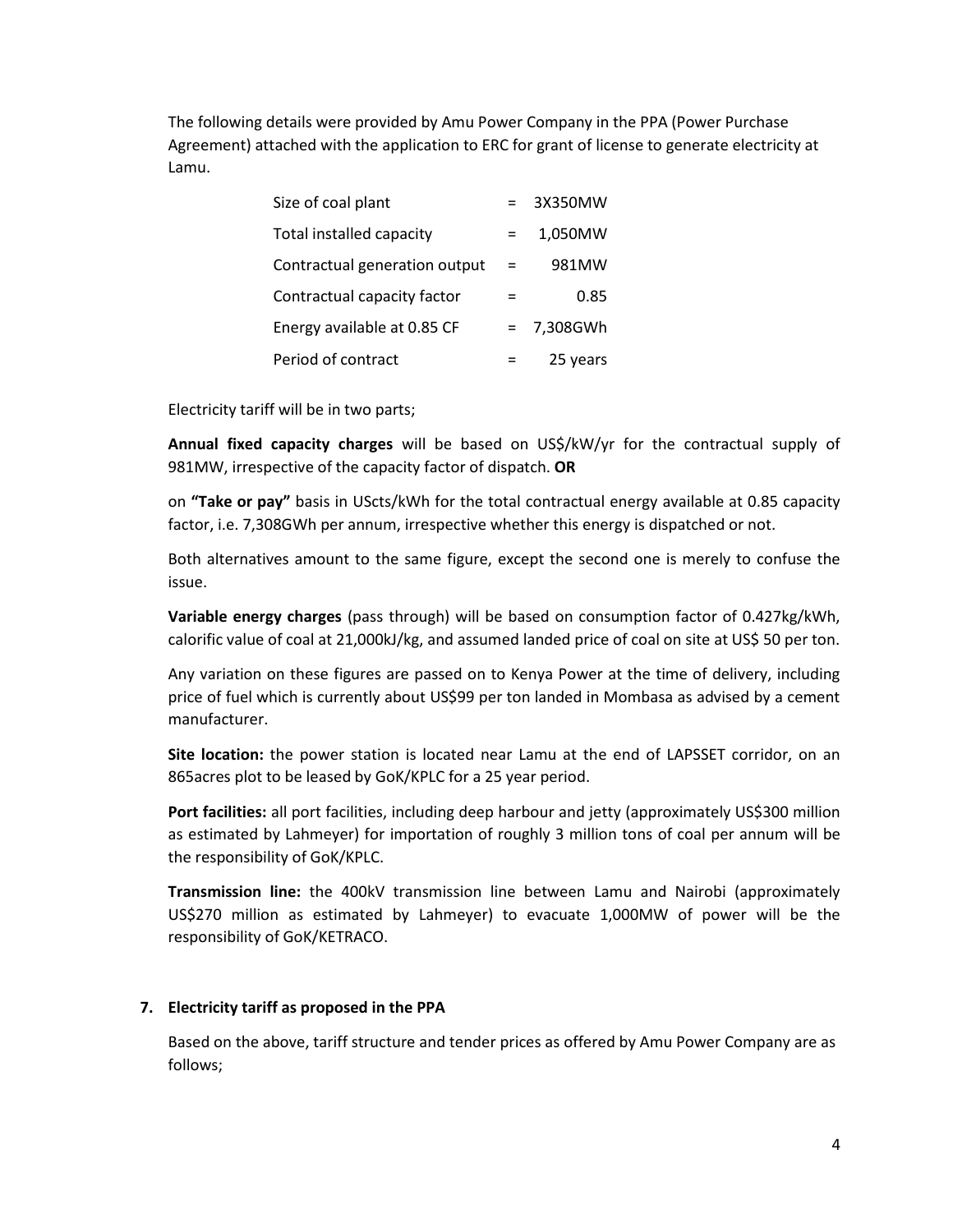#### **AS TENDERED by AMU POWER IN 2014**

#### **Based on capacity factor of 0.85 and coal price of US\$50/ton**

#### **Annual capacity charges**

|                                       | <b>Capacity charges in</b><br>US\$/kW/yr | Converted to<br>UScts/kWh at 0.85<br><b>CF</b> |
|---------------------------------------|------------------------------------------|------------------------------------------------|
| Basic capacity charges fixed          | 289                                      | 3.881                                          |
| Basic O&M charges (Escl.)             | 80                                       | 1.074                                          |
| <b>Total capacity charges</b>         | 369                                      | 4.955                                          |
|                                       |                                          |                                                |
| Contracted capacity @0.85CF           | 981MW                                    | 7,308GWh                                       |
| Annual fixed charges on full capacity | US\$ 362mil/yr                           | US\$362mil/yr                                  |

## **(In other words, US\$362 million must be paid every year as capacity charges irrespective of power dispatch)**

| Variable energy charges                                                    | UScts/kWh |
|----------------------------------------------------------------------------|-----------|
| Fuel costs based on US\$50/ton and consumption factor of 0.427kg/kWh 2.137 |           |
| Variable energy charges (Escalated)                                        | 0.125     |
| <b>Total variable charges</b>                                              | 2.262     |
|                                                                            |           |

**Total charges @0.85LF and assumed coal price of US\$50/ton 7.12**

**(As stated earlier, the fuel prices are only indicative at the time of tender award in 2014. The actual price will be paid based on coal price ruling at the time of delivery)**

#### **TARIFF AS AT TODAY (OCT 2016)**

### **Based on capacity factor of 0.75 and coal price of US\$100/ton**

**Annual capacity charges**

| Capacity charges in | <b>Converted to</b> |
|---------------------|---------------------|
| US\$/kW/yr          | UScts/kWh at 0.75   |
|                     | CF.                 |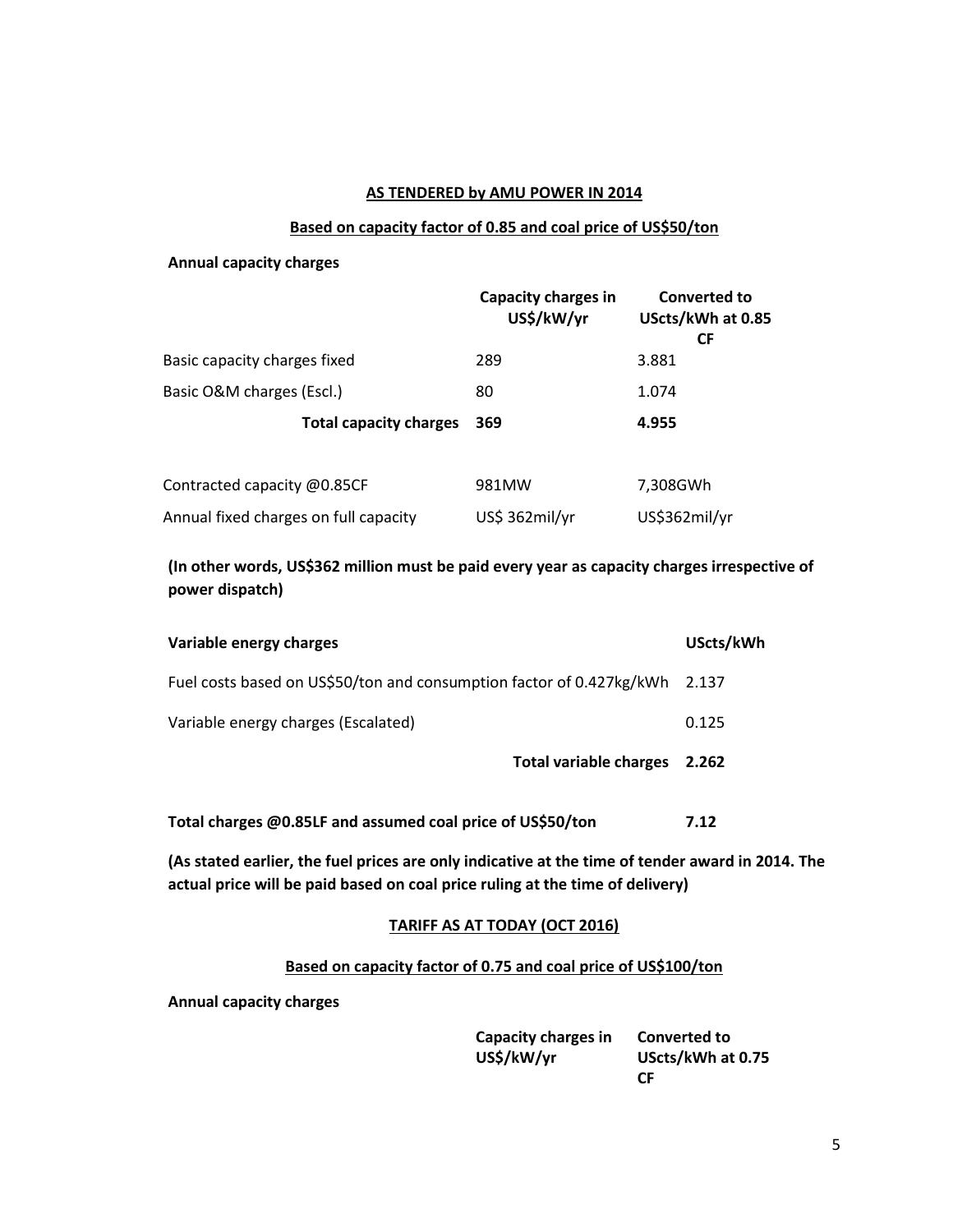|                              | Total capacity charges 377 |     | 5.67 |
|------------------------------|----------------------------|-----|------|
| Basic O&M charges (+10%)     |                            | 88  | 1.27 |
| Basic capacity charges fixed |                            | 289 | 4.40 |

### **Variable energy charges**

|                                                                       | UScts/kWh |
|-----------------------------------------------------------------------|-----------|
| Fuel costs based on US\$100/ton and consumption factor of 0.427kg/kWh | 4.27      |
| Variable energy charges (+10%)                                        | 0.14      |
| Total variable charges                                                | 4.41      |
| Total charges @0.75LF and assumed coal price of US\$100/ton           | 10.08     |

**(Kenya Power will be required to pay UScts10.1/kWh for Lamu coal plant at today's price of coal at US\$100/ton and expected capacity factor of 0.75 and NOT US\$7.5/kWh as Amu Power Company has been falsely claiming at various forums and press releases).**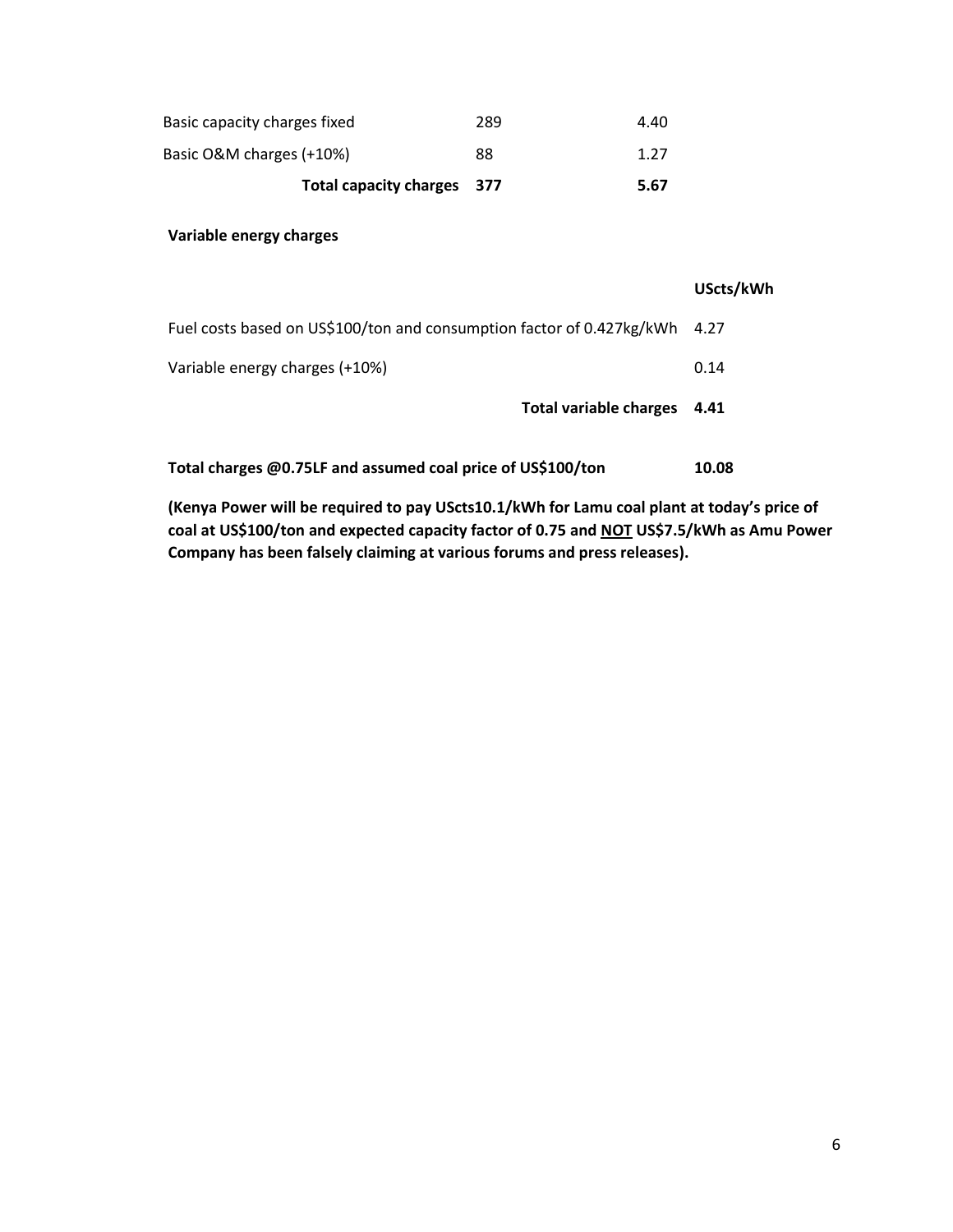## **8. Levelised electricity cost of various generation candidates in Kenya**

In the latest mid-term plan, Lahmeyer have given the following long-term average levelised costs in UScts/kWh for various generation plants at 10% discount rates and available operating capacity factors.

| Rank         | <b>Type of Plant</b>      | <b>Size</b> | <b>Available</b> | Per unit  | <b>Remarks</b>                    |
|--------------|---------------------------|-------------|------------------|-----------|-----------------------------------|
|              |                           | (MW)        | <b>CF</b>        | cost      |                                   |
|              |                           |             |                  | UScts/kWh |                                   |
| $\mathbf{I}$ | Ethiopia                  | 400         | 0.70             | 7.0       | Transmission cost not             |
|              | Interconnection           |             |                  |           | included                          |
| $\mathbf{H}$ | Geothermal                | 14X5        | 0.90             | 7.5       |                                   |
|              | (Wellhead)                |             |                  |           |                                   |
| III          | Geothermal                | 2X70        | 0.90             | 8.5       |                                   |
|              | (Conventional)            |             |                  |           |                                   |
| IV           | Wind (Turkana)            | 310         | 0.55             | 9.0       | Transmission line at US\$210      |
|              |                           |             |                  |           | million included                  |
| $\vee$       | Wind (Others)             | 50          | 0.36             | 11.0      |                                   |
| $\vee$       | <b>Coal Plant at Lamu</b> | 3X327       | 0.75             | 11.0      | Transmission line at US\$270      |
|              | (Amu)                     |             |                  |           | million included                  |
| $\vee$       | Coal Plant at Kitui       | 3X320       | 0.75             | 11.0      | Coal storage facilities at US\$60 |
|              |                           |             |                  |           | million included                  |
| VI           | LNG/CC at Wajir           | 700         | 0.75             | 12.0      | Transmission line at US\$250      |
|              |                           |             |                  |           | million included                  |
| VI           | Solar PV (Generic)        | 10          | 0.25             | 12.0      | Does not provide any firm         |
|              |                           |             |                  |           | capacity, only energy             |
| VII          | Coal plant at Lamu        | 3X320       | 0.75             | 12.5      | Transmission line at US\$270      |
|              | (Generic)                 |             |                  |           | million plus port facilities at   |
|              |                           |             |                  |           | US\$360 million included          |
| VIII         | <b>High Grand Falls</b>   | 500         | 0.35             | 15.0      | Transmission line at US\$110      |
|              | (Hydro)                   |             |                  |           | million included                  |
| IX           | <b>Nuclear</b>            | 600         | 0.85             | 17.0      | Transmission line at US\$250      |
|              |                           |             |                  |           | million included                  |

In terms of per unit costs, Coal plant at Lamu is ranked at fifth (without port facilities) and eighth (with port facilities) position after Ethiopia interconnection, Geothermal, and Wind. Taking into account the port facilities, only the High Grand Falls and Nuclear are more expensive.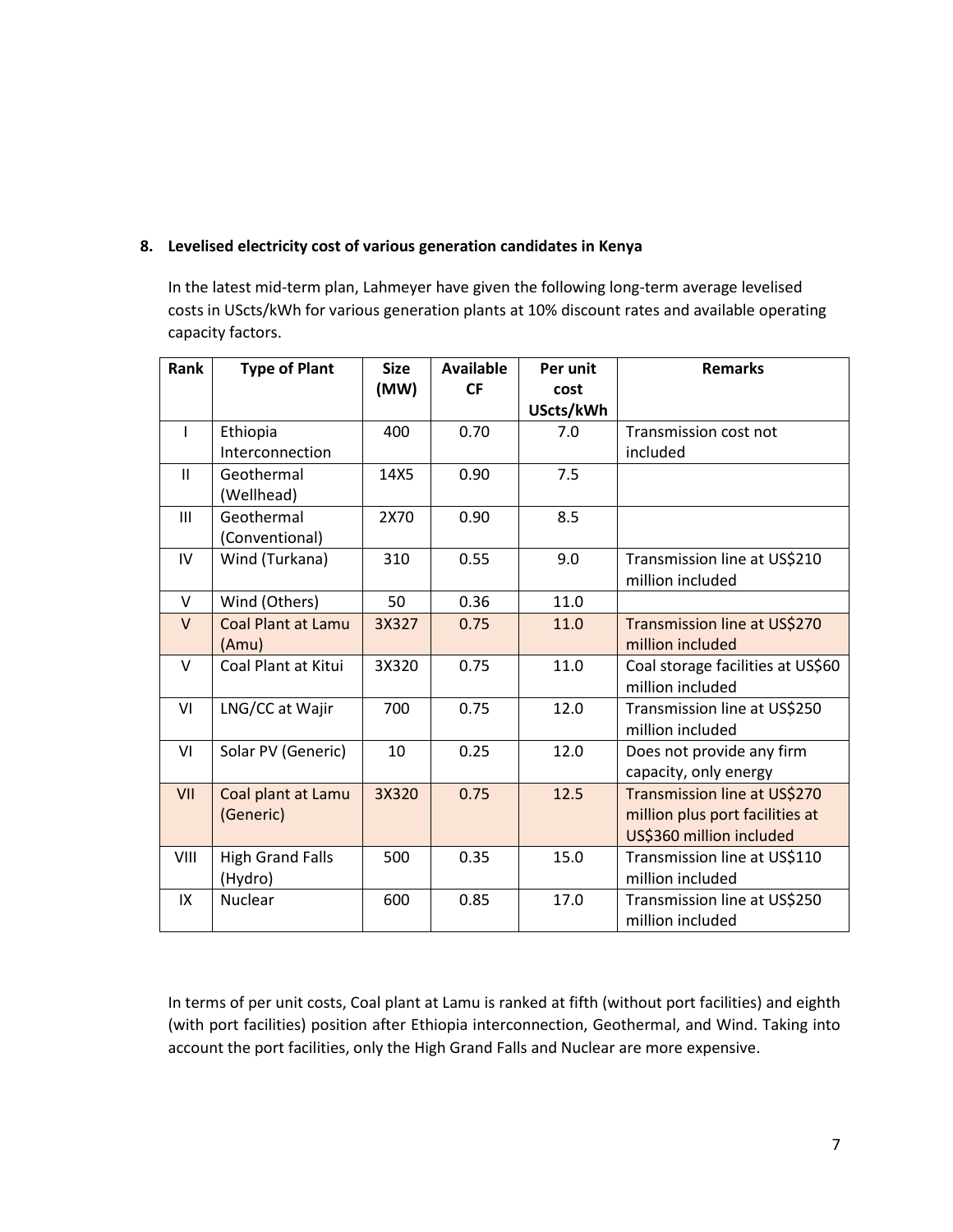# **9. "PESTEL" Analysis**

In their medium-term plan (2014 to 2016), Lahmeyer has also done the "PESTEL" (Political, Economic, Social, Technical, Environmental and Legal) Analysis for the candidate generation plant as follows;

| <b>TYPE OF PLANT</b>    | POLITICAL | ECONOMIC  | SOCIAL                   | TECHNICAL | ENVIRONMENT              | <b>LEGAL</b>             |
|-------------------------|-----------|-----------|--------------------------|-----------|--------------------------|--------------------------|
| ETHIOPIA I/C            | $^{++}$   | $\ddot{}$ | 0                        | $++$      | 0                        | $\mathbf{0}$             |
| <b>GEOTHERMAL</b>       | $++$      | $++$      | 0                        | $++$      | $+$                      | $\overline{\phantom{0}}$ |
| <b>WIND</b>             | $^{++}$   | $+$       | 0                        | $+$       | $+$                      | $\ddot{}$                |
| <b>HIGH GRAND FALLS</b> | $\ddot{}$ | $\ddot{}$ | $\overline{\phantom{a}}$ | $++$      | $\overline{\phantom{a}}$ | 0                        |
| LNG Wajir               | $\ddot{}$ | $\ddot{}$ | 0                        | $+$       | $\ddot{}$                | 0                        |
| <b>COAL</b>             | $\ddot{}$ | 0         | $\overline{\phantom{a}}$ | 0         | -                        |                          |

Again, according to Lahmeyer, coal plant rates bottom on "PESTEL" Analysis.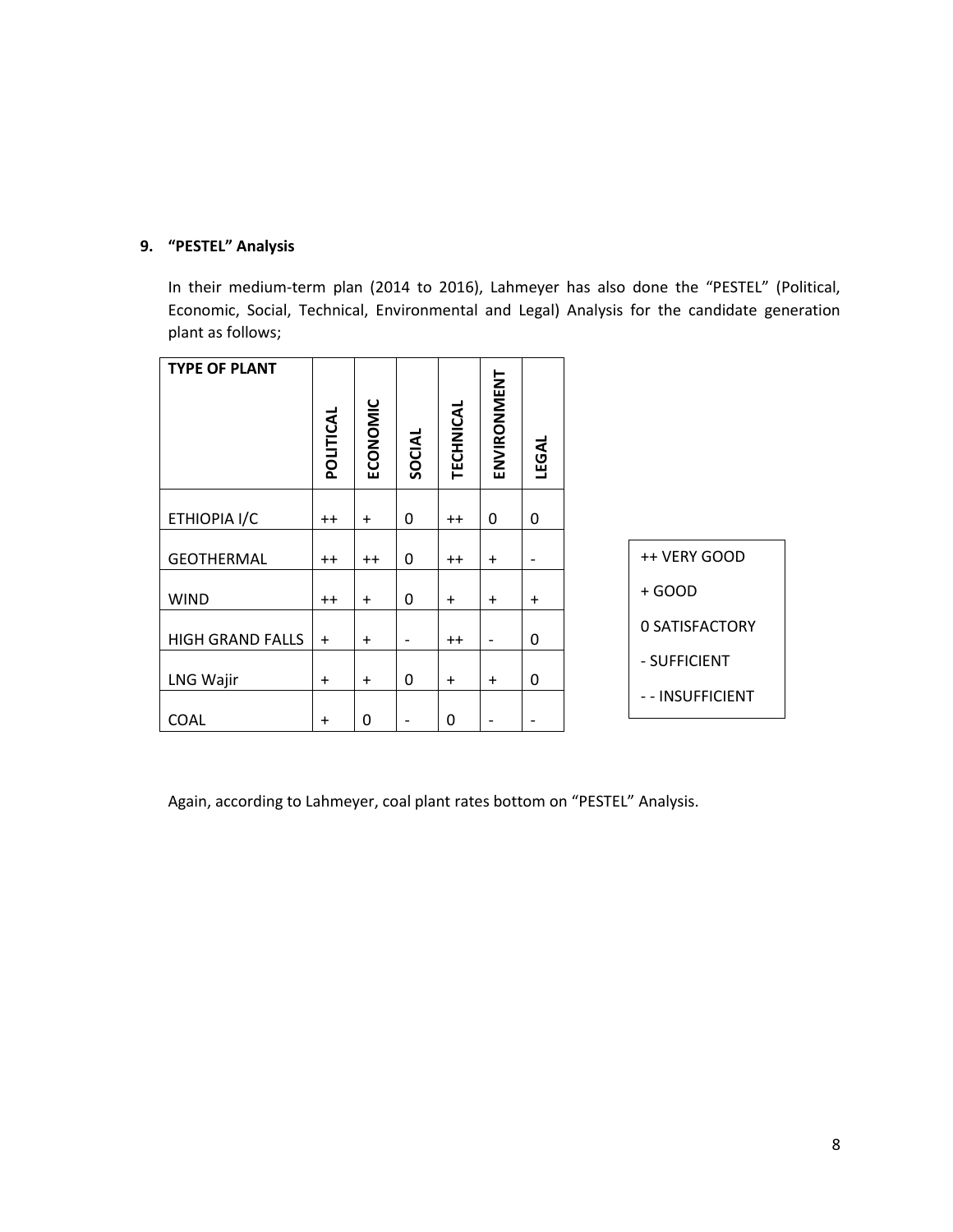### **10. Proposed LCPDP (2015 to 2030)**

The following Least Cost Plan is based on all factors considered above and load growth of 8.5% to include all flagship projects as in the Vision 2030.



As observed from the above Least Cost Plan, shown graphically, the entire demand for the country right upto 2030 can be met economically by renewable energy resources available to the country, including hydro imports from Ethiopia, with a lot of geothermal and wind capacity still untapped. Thermal plant will only be used sparingly as a stand-by plant.